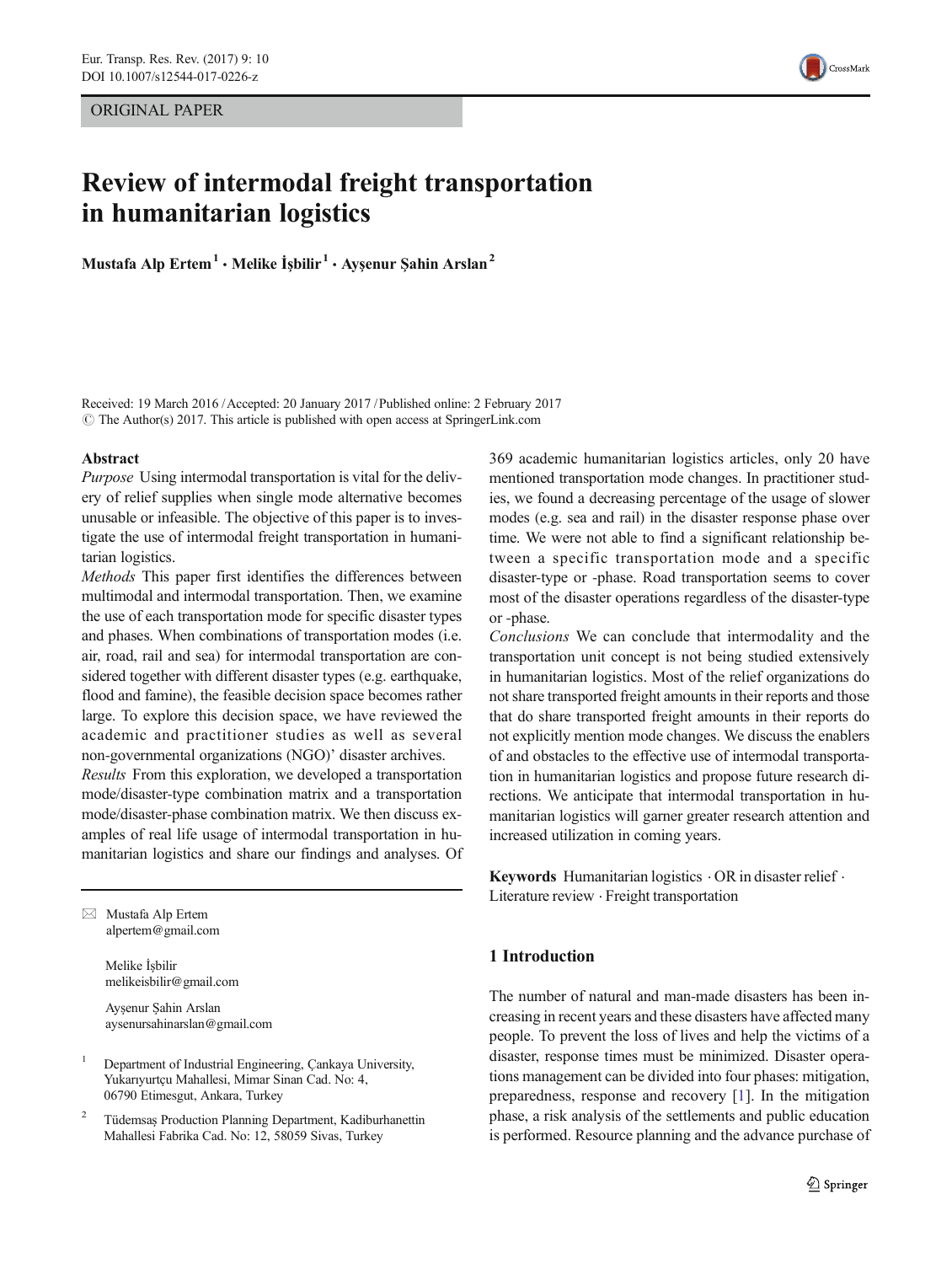supplies is carried out in the preparedness phase. The response phase includes activities related to needs assessment, resource mobilization and the transportation of relief aids. Finally, the recovery phase entails the removal of all debris and rebuilding essential infrastructure. After the onset of any disaster, the current situation is assessed, and then resources are mobilized for transport to the disaster area. If required, relief aid is also procured and transportation operations are managed. Logistics operations are important in the humanitarian relief chain and account for around 80% of all disaster relief activities [[2\]](#page-9-0).

Because of the critical importance of speed, especially in the response phase, many alternatives should be considered to deliver relief items as quickly as possible within the available budget and resources. This can be accomplished by the utilization of various transportation modes (i.e. road, rail, air and water), which can increase the range of options for the decision maker. Moreover, using alternative transportation modes depending on the characteristics of the disaster might be the only option to reach affected people because of the extent of damage to the transportation infrastructure.

Three main types of transportation systems are defined in the utilization of multiple transportation modes. Multimodal transportation refers to passenger or freight transportation from an origin to a destination using two or more transportation modes. Intermodal transportation is a type of multimodal freight transportation that uses an intermodal transport unit (ITU) (e.g. container) with no handling of the goods themselves between mode changes. Combined transportation is a type of multimodal freight transportation that excludes air transport and where most the trip occurs by rail or on waterways with only the initial and final legs of the trip occurring on road. The reader is referred to [\[3](#page-10-0)] for a compilation of these definitions. It should also be noted here that air and sea transport do not lend themselves to unimodal (i.e. single-mode) transportation of freight. Air and sea transport are almost always coupled with either rail/road transport or both. On the other hand, rail and road transport could be used as unimodal and possibly interchangeably. Choice between rail and road transport depends mostly on economic matters and the availability of the required infrastructure (i.e. rail ramp, crane, etc.) and qualified human resource at the transhipment hubs.

Humanitarian relief activities are vital, and even a very small improvement in the process can yield great impacts on people's lives. That's why academicians and practitioners are continuously in search of new methods to improve these activities, especially in recent years due to the increasing number of massive disasters. Investigating alternative ways to transport relief supplies using multiple modes and decreasing transportation times by utilizing a transportation unit can yield remarkable results for the beneficiaries. On the other hand, considering that logistics systems are highly dependent on human effort (e.g. drivers, carriers, warehouse employees, etc.) and the disaster environment is subject to change in

subsequent phases of disaster management, transportation operations are inherently difficult to coordinate. If not coordinated wisely, the expected advantages of utilizing multiple modes may not be obtained. Thus, investigating the use of intermodal freight transportation in humanitarian logistics, in both research and practice, is the main objective of this study.

The rest of this paper is organized as follows: In the second section, we explain our methodology used to find academic studies and practical usage examples, as well as our strategy for choosing those to investigate. In section 3, we present our analyses of studies in emergency management, humanitarian logistics and disaster relief distribution, in particular. We then discuss the utilization of multiple modes both in academic research and real life disasters. In section 4, we analyse our findings and suggest future research directions. Finally, we draw our conclusions in section 5.

#### 2 Literature review methodology

In this section, we present our methodologies for identifying relevant studies, for selecting some for further examination and for analysing the features of the relevant studies. We considered both academic and practitioner studies, but the approaches we used to investigate each type differed in several ways.

#### 2.1 Academic studies

While the transportation aspect of disaster operations management is the focus of this paper, it is important to have an overall perspective of the main topics in this field. We selected the seven literature review studies most related to disaster operations management, humanitarian logistics and transportation in humanitarian logistics, including those by Altay and Green [[1](#page-9-0)], Galindo and Batta [\[4\]](#page-10-0), Caunhye et al. [[5](#page-10-0)], Natarajarathinam et al. [[6\]](#page-10-0), Apte [\[7\]](#page-10-0), Anaya-Arenas et al. [\[8](#page-10-0)] and de la Torre et al. [\[9](#page-10-0)].

Altay and Green [[1](#page-9-0)] conducted a survey of literature published between 1980 and 2004 that focused on the use of operations research in emergency management. Studies were analysed with respect to the phases and disaster types, suggestions were made for future research in some of these papers and explanations were given regarding problems in emergency management. Inspired by the work of Altay and Green [[1\]](#page-9-0), Galindo and Batta [\[4](#page-10-0)] continued their analysis by considering articles published between 2005 and 2010, to determine whether any of the gaps identified by Altay and Green [\[1\]](#page-9-0) had been addressed in new research efforts. Galindo and Batta [\[4](#page-10-0)] compared the new studies with those investigated by Altay and Green [[1\]](#page-9-0), with respect to their methodology, disaster phase and type. Future research directions were also updated in Galindo and Batta [[4\]](#page-10-0). Similarly, Caunhye et al. [\[5\]](#page-10-0)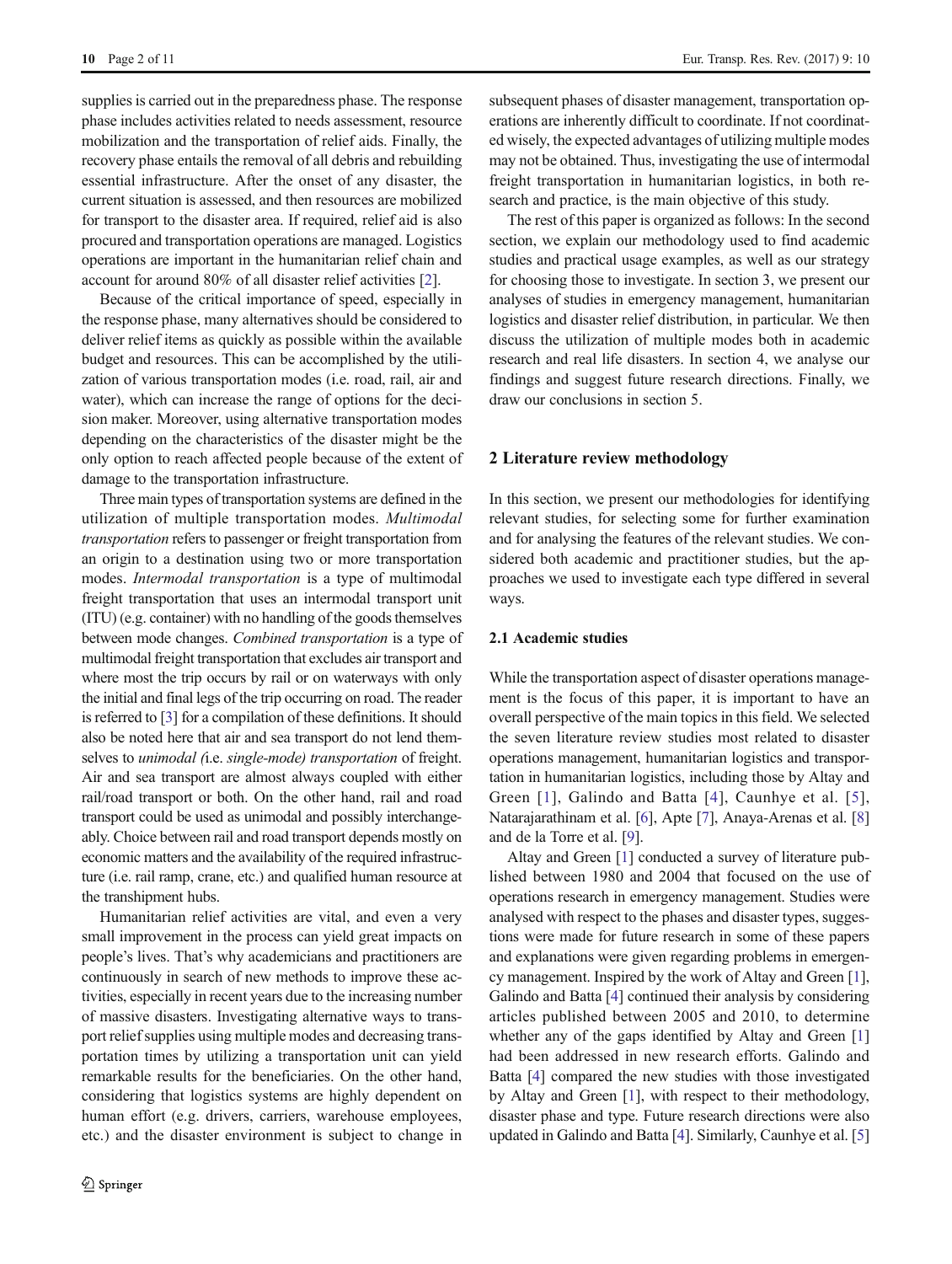studied the role of optimization models in emergency management by classifying the literature into two main categories—facility location and relief distribution.

In addition to the above three reviews focused on operations research, Natarajarathinam et al. [\[6\]](#page-10-0) focused on the supply chain management literature in emergency management. In their paper, the authors classified the literature reviewed according to the scale, stage and source of the crisis and made future research suggestions in consideration of the gaps identified. Apte [\[7\]](#page-10-0) compared humanitarian logistics with military and commercial logistics, and discussed the role of the supply chain during preparation, response phases and relief operations as well as other issues in humanitarian logistics, including information flow and risk management. Anaya-Arenas et al. [\[8\]](#page-10-0) and de la Torre et al. [\[9\]](#page-10-0) specifically surveyed relief item distribution. While the former paper gave special attention to the response phase and investigated transportation, location and network design problems, the latter evaluated resource allocation, needs assessment and uncertainty in demand and supply and vehicle routing. Both studies investigated how these issues were handled in the literature and ended their papers by recommending future research directions. The reference lists of these seven literature reviews enabled us to capture a broad range of studies in emergency management and humanitarian logistics. Table 1 displays the number of studies reviewed in each article.

The first and third columns of the table list the names of the seven reviewed studies, and the second and fourth columns show the number of articles referenced in each paper reviewed. We captured 726 studies from the reference lists of the seven literature review articles and reduced this number to 391 by eliminating poster presentations, white papers, magazine articles and duplicates. Later, we found 29 of them to be irrelevant to emergency management. We categorized the remaining 362 studies with respect to several criteria, including their models, methods and disaster phases considered, multimodality– intermodality, transportation modes used, geographical region and the data sets on which the models were tested.

These 362 studies include academic articles, book chapters, conference proceedings, M.Sc. theses, Ph.D. dissertations and case studies. The distribution of these publications by year is

Table 1 Number of studies reached via seven literature review articles

| Review article               | # of articles<br>in the reference<br>list | Review article                   | # of articles in<br>the reference list |
|------------------------------|-------------------------------------------|----------------------------------|----------------------------------------|
| Altay and<br>Green $[1]$     | 151                                       | de la Torre<br>et al. $[9]$      | 58                                     |
| Anaya-Arenas<br>et al. $[8]$ | 73                                        | Galindo and<br>Batta [4]         | 69                                     |
| Apte [7]                     | 168                                       | Natarajarathinam<br>et al. $[6]$ | 133                                    |
| Caunhye et al. [5]           | -74                                       |                                  |                                        |

given in Fig. [1](#page-3-0). An ascending slope, especially after the 1990s, indicates the increasing interest in this research area.

Since these seven literature review articles do not cover all the literature to date, in addition to the reference lists of these articles, we searched three scientific databases (EBSCO, Web of Science and IEEE) to reach multimodal and/or intermodal studies in humanitarian logistics. By searching the keywords 'humanitarian logistics' OR 'emergency management' OR 'emergency transportation' AND 'intermodal transportation' OR 'multimodal transportation' OR 'intermodal freight transportation', we found seven recent studies related to multimodal and/or intermodal transportation. Thus, we minimized the chances of missing any studies relevant to our review.

#### 2.2 State of practice

Since transportation is vital in humanitarian logistics, applications of intermodal freight transportation in humanitarian logistics in real life situations are of particular interest. Regardless of the existence of academic studies on multimodal and/or intermodal transportation in humanitarian logistics, we claim that practitioners should already have been benefiting from multiple modes when transporting relief supplies. We examined several international and national organization websites and databases to assess the validity of this claim.

Of the many international humanitarian organizations, we first investigated those with large databases. Later, we selected other major organizations that deliver aid to many places and some database websites. Besides searching their reports–both annual and related to specific events—we also filtered their databases using keywords such as 'transportation,' 'mode,' 'logistics,' and 'vehicle' to capture any information about the volume of relief supplies sent and the type of transportation network used.

#### 3 Usage of multiple modes in humanitarian logistics

In this section, we analyse the reviewed studies in detail, present the findings of practitioner studies and report the results of the database search with specific keywords.

# 3.1 Academic studies

Forty of the 362 studies cover issues related to evacuation, while 49 address the distribution of relief supplies. Other main research topics include facility location, relief item prepositioning, resource allocation and risk assessment. Evacuation and relief item distribution may be considered as subtopics of transportation. Figure [2](#page-3-0) shows a categorization summary of these 89 (i.e.  $89 = 40 + 49$ ) transportation-related articles, which reveals that only 13 studies can be considered to address multimodal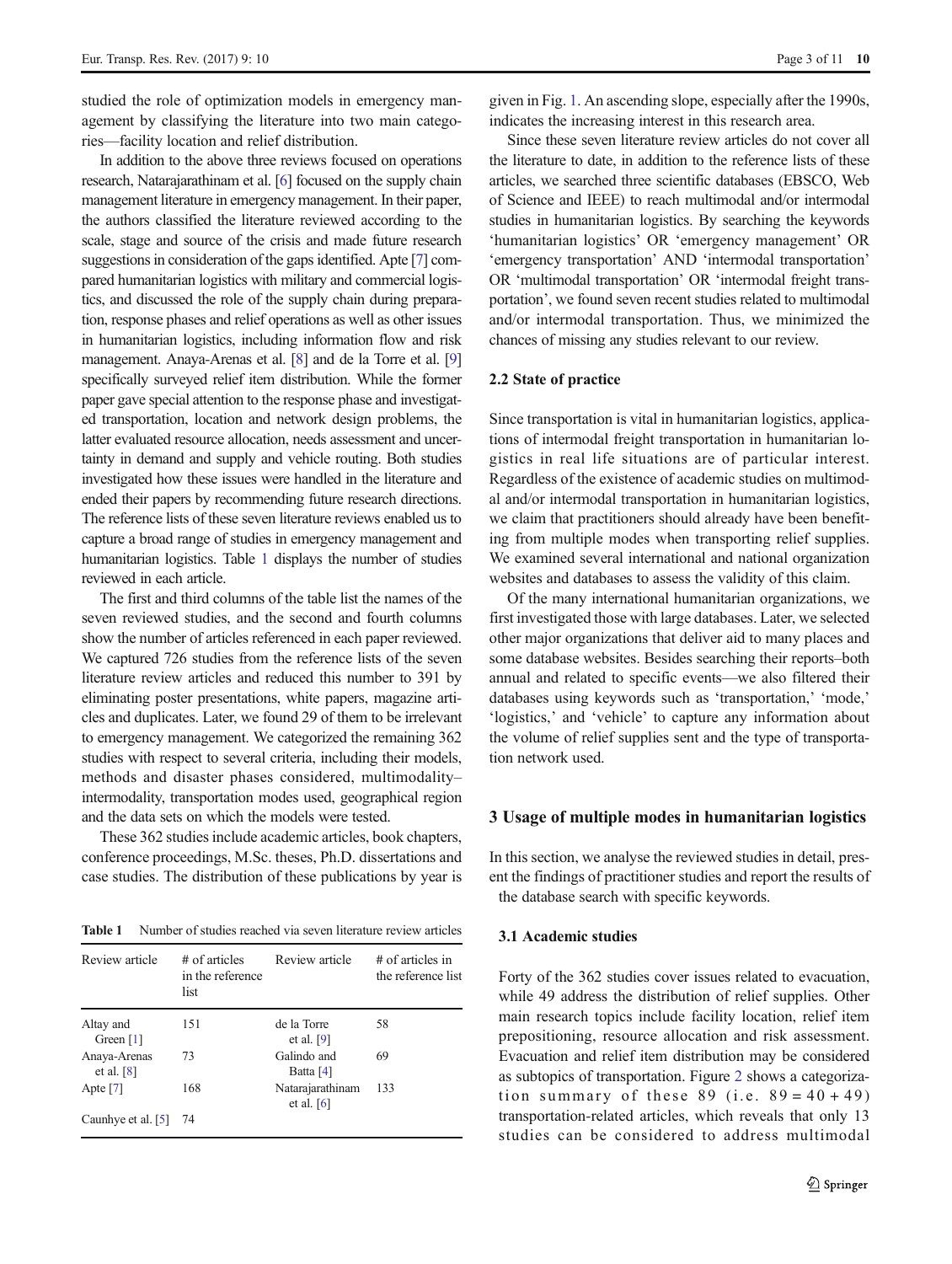<span id="page-3-0"></span>

transportation and seven of these also include the transhipment point between multiple transportation modes.

Intermodal transportation occurs when a transhipment point enables mode changes of the freight being carried in a transportation unit without any handling of the relief supplies. We made detailed investigations of 13 papers with multimodal features, which are summarized in Table [2.](#page-4-0) Two of the papers studied transportation with a multimodal feature for the purposes of evacuation. The rest focused on relief supplies distribution. The third column in Table [2](#page-4-0) shows that most used integer programming, while stochastic programming and linear programming were also utilized. None of these studies mention the concept of intermodality; however, Hu [\[15](#page-10-0)], Özdamar et al. [[17\]](#page-10-0) and Abdelgawad and Abdulhai [[10\]](#page-10-0) supported the usage of a transportation unit. Hu [[15\]](#page-10-0) and Özdamar et al. [[17](#page-10-0)] constructed their models such that mode change is possible on a single journey. Even though cost can be considered to be less important than speed in humanitarian logistics, the fifth column reveals that the most widely used objective function is cost minimization (in nine of 13 articles). Besides minimizing cost, increasing service quality is addressed by using several objective functions such as minimizing delivery time, expected casualties, unmet demand for evacuees, service delay and maximizing survival rate, delivery and credibility. The seventh and eighth columns in Table [2](#page-4-0) show that road−rail (in seven of 13 articles) and road−air (in six of 13 articles) are the most common transportation mode combinations. We also analysed the disaster types considered, however we found no specific relationship between disaster type and the modes used. On the other hand, of the articles that specify disaster type, earthquake seems to be the most studied type when multimodal transportation is utilized.

In addition to the studies captured from references lists, our database search using keywords yielded studies by Zhang et al. [[23](#page-10-0)], Goel [[24](#page-10-0)], di Gangi [[25](#page-10-0)], Verma et al. [[26](#page-10-0)], Abdelgawad and Abdulhai [[27\]](#page-10-0), Abdelgawad et al. [\[28\]](#page-10-0) and Miller-Hooks et al. [\[29\]](#page-10-0). Zhang et al. [[23\]](#page-10-0) investigated the role of intermodal transportation in humanitarian supply chains mainly through interviews and surveys of relief organizations, non-profit organizations and government agencies. These authors assessed the utilization of different modes in humanitarian activities and identified ways to make intermodal transportation more attractive to relief organizations. Goel [\[24](#page-10-0)] studied the visibility of rail and road transportation systems that offer shipment and route choices to adjust transportation plans as situations change when supplies are in transit to minimize the total transportation and stock out costs. Di Gangi [\[25](#page-10-0)] developed a dynamic traffic assignment (DTA) model to study demand, supply and loading models in order to determine the quantitative indicators of exposed risk in a multimodal transport network that introduces bimodal arcs in a specified road. To minimize shipment costs and exposure risks, Verma et al. [\[26](#page-10-0)] used a tabu search algorithm in proposing a bi-objective optimization model for scheduling rail−truck intermodal shipments transporting hazardous materials. To minimize travel costs, Abdelgawad and Abdulhai [\[10](#page-10-0)] studied the scheduling and routing of transit vehicles and subways during emergency evacuation. Abdelgawad et al. [[28](#page-10-0)] proposed a multi-objective

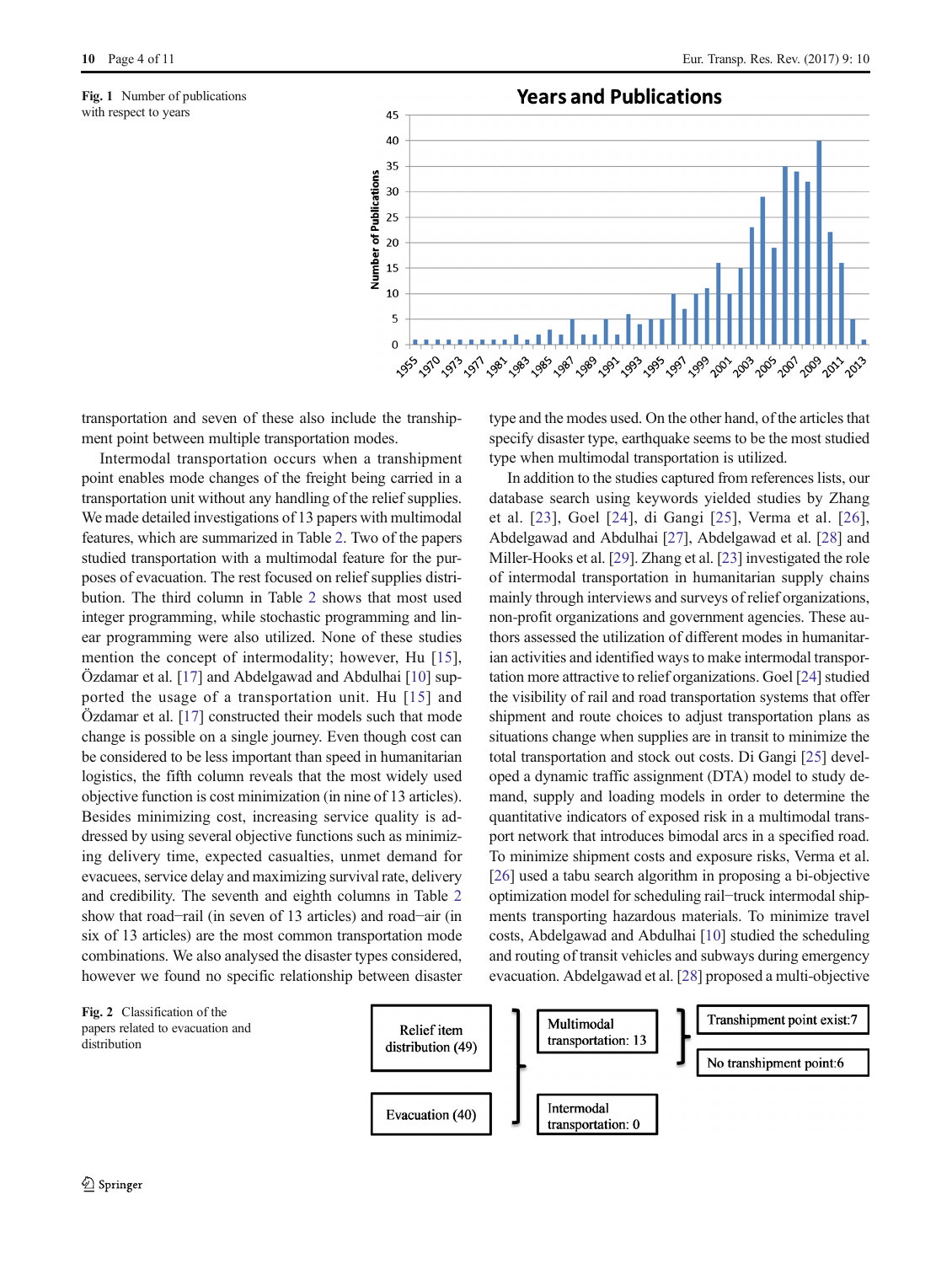<span id="page-4-0"></span>

|                                             | Table 2 Analysis of 13 papers according to multimodality feature |                                              |                                                     |                                           |                                 |                                 |                                  |                                 |
|---------------------------------------------|------------------------------------------------------------------|----------------------------------------------|-----------------------------------------------------|-------------------------------------------|---------------------------------|---------------------------------|----------------------------------|---------------------------------|
| Short Name                                  | Model                                                            | Method                                       | point (i.e. mode<br>Transshipment<br>changes) exist | Objective                                 | Multicommodity<br>ransportation | transportation<br>mode<br>First | transportation<br>Second<br>mode | Disaster type                   |
| Abdulhai [10]<br>Abdelgawad and             | Evacuation                                                       | LP, MIP                                      | ž                                                   | Min waiting time<br>Min cost              | ž                               | Road                            | Rail                             | not mentioned                   |
| Adivar and Mert [11]                        | Relief supplies routing                                          |                                              | Yes                                                 | Min cost Max credibility                  |                                 | Not mentioned                   | Not mentioned                    | Flood                           |
| Barbarosoğlu and                            | Relief supplies routing                                          | Programming<br>Stochastic                    | Yes                                                 | Min cost                                  | Yes<br>Yes                      | Àir                             | Road                             | Earthquake                      |
| Arda [12]<br>Clark and Culkin [13]          | Relief supplies routing                                          | 度                                            |                                                     | Min cost                                  |                                 | Àir                             | Road, rail, sea                  | Earthquake                      |
|                                             |                                                                  |                                              | <b>SEESE</b>                                        | Min cost                                  | <b>ASSESS</b>                   | Not mentioned                   |                                  |                                 |
| Haghani and Oh [14]<br>Hu [15]              | Relief supplies routing<br>Relief supplies routing               | Heuristic<br>MIP<br>MIP                      |                                                     | Min cost                                  |                                 | Road                            | Not mentioned<br>Rail, sea       |                                 |
|                                             |                                                                  |                                              |                                                     | Vin cost                                  |                                 |                                 | Not mentioned                    | Not mentioned<br>All            |
| Oh and Haghani $[16]$ Özdamar et al. $[17]$ | Relief supplies routing<br>Relief supplies routing               | LP, MIP                                      |                                                     | Max delivery                              |                                 | Not mentioned<br>Air            | Road, rail, sea                  | Natural disasters               |
| Salmerón and Apte <sup>[18]</sup>           | Relief supplies routing                                          | Stochastic                                   | $\tilde{z}$                                         | Min expected casualties                   | $\tilde{z}$                     | Air                             | Road                             | Not mentioned                   |
|                                             | Evacuation                                                       | Programming,<br>MIP                          |                                                     | Min expected unmet<br>transfer population |                                 |                                 |                                  |                                 |
| Tean <sup>[19]</sup>                        | Relief supplies routing                                          | MIP Simulation<br>Programming,<br>Stochastic | $\tilde{z}$                                         | Max survival rate                         | $\tilde{z}$                     | Äir                             | Road, rail, sea                  | hurricane<br>Earthquake,        |
| Vitoriano et al. [20]                       | Relief supplies routing                                          | Goal Programming                             | Yes                                                 | Min cost Max min reliability              | $\frac{1}{2}$                   | Air                             | Road, rail, sea                  | Food crisis                     |
| Yi and Kumar [21]                           | Relief supplies routing<br>Evacuation                            | Ê                                            | $\tilde{z}$                                         | Min service delay                         | Yes                             | Road                            | Not mentioned                    | $\overline{z}$                  |
| Zhu et al. $[22]$                           | Relief supplies routing                                          | $\triangleq$                                 | Σò                                                  | Min cost                                  | Yes                             | Road                            | Rail                             | typhoon<br>Eartquake,<br>flood, |

model for minimizing in-vehicle travel time, at-origin waiting time and fleet costs in transit evacuations, based on a multi-depot time-constrained pick-up and delivery vehicle routing problem (VRP) framework. Miller-Hooks et al. [\[29](#page-10-0)] measured the performance of intermodal freight transportation to maximize network resilience and optimally allocate the budget between preparedness and recovery activities. The authors considered cost parameters and proposed a two-stage stochastic programming model using rail and road modes.

Tables [3](#page-5-0) and [4](#page-5-0) combine the reference lists and keyword searches to illustrate the relationships among transportation modes, disaster phases and disaster types. The disaster phases are listed as column headings in Table [3](#page-5-0), and the transportation modes and mode combinations comprise the table rows. As seen in Table [3](#page-5-0), 70 of 95 articles consider only single modes and road stand out with 62 related studies, while air is considered as the single mode in only six studies. Rail is used as a single mode in only one paper with respect to mitigation, as it is a relatively slow transportation type. The remaining 25 articles mention more than one mode. Mitigation, preparedness, response and recovery phases are studied in 3, 7, 22 and 3 of the articles, respectively. Additionally, air is combined with road and sea, while rail is studied only with road. Road is the most widely used transportation mode, especially in the preparedness and response phases.

Most of the 95 articles discuss models for the response phase, and very few combine mitigation/preparedness/response. Three of 95 papers did not mention a specific disaster type. Table [3](#page-5-0) also reveals that of the 77 articles addressing road as the transportation mode, many consider the response phase since transportation operations usually take place during this phase. The second most commonly used transportation mode is air, which was studied with respect to the response phase in 12 papers. This is expected due to the importance of speed in response. Rail and sea modes were studied only with respect to the mitigation and response phases.

Table [4](#page-5-0) categorizes 95 articles according to the combinations of transportation modes used for different disaster types. As in Table [3](#page-5-0), the rows indicate the transportation modes and the columns the disaster types. The categorizations follow the definitions used in the EM-DAT Annual Disaster Statistical Review [\[30](#page-10-0)]. The first column indicates studies that either do not distinguish between disaster types or mention more than one type of disaster. Among those focusing on a particular disaster type, earthquakes (categorized as geological in EM-DAT) have attracted the most attention. On the other hand, 24 of the papers do not mention disaster type. As depicted in Table [4](#page-5-0), road is the most widely used transportation mode—as a single mode—of all disaster types, whereas rail and sea are used the least. When more than one mode is considered, those with road is usually preferred as well. With seven articles, the most widely studied transportation mode combination is road-air. Three of these seven articles involve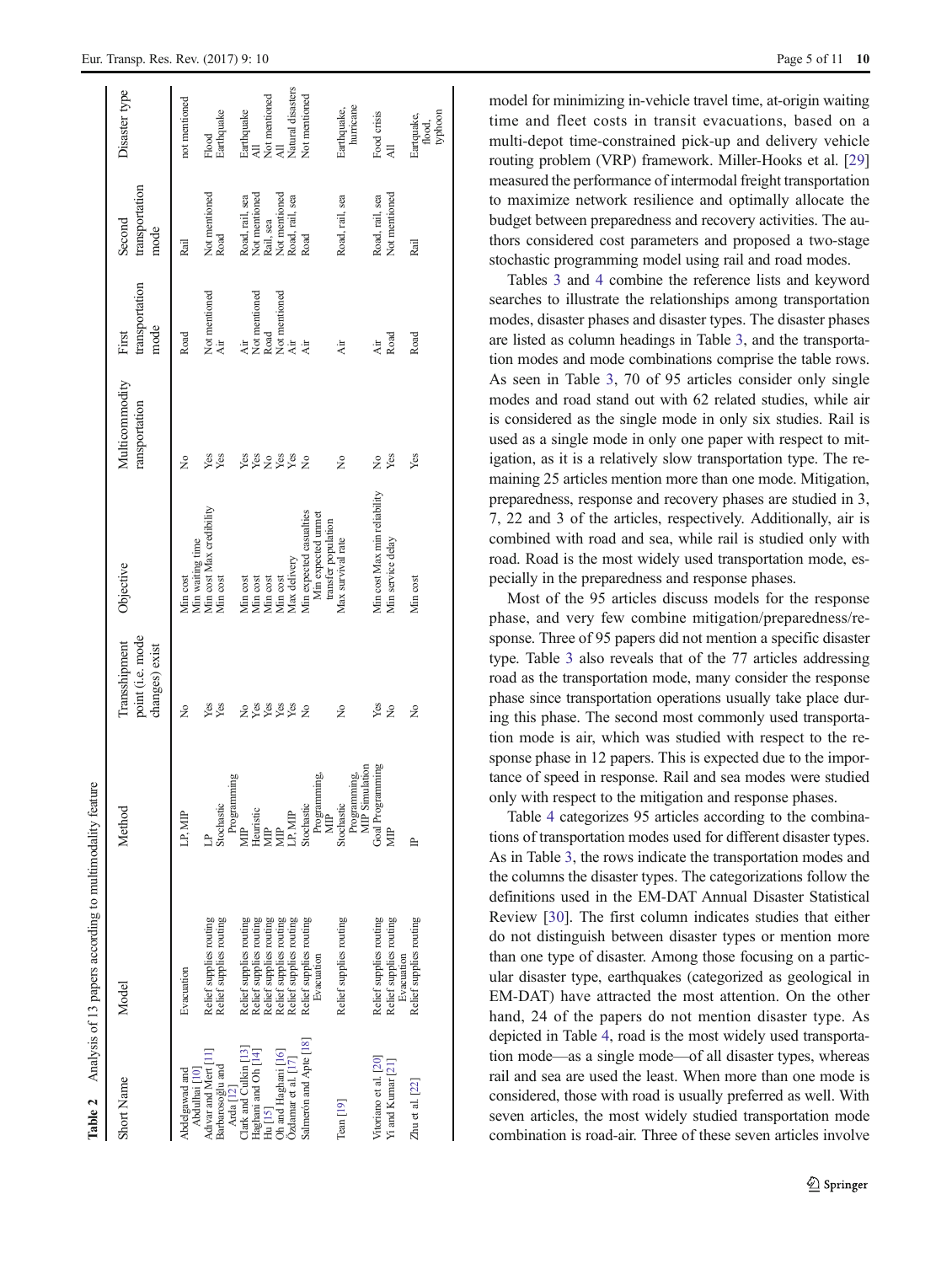| Mode                 |   |   |    | Mitigation Preparedness Response Recovery Mitigation-Preparedness-<br>Response | Preparedness-<br>Response | Response-<br>Recovery | Not<br>Mentioned | Total |
|----------------------|---|---|----|--------------------------------------------------------------------------------|---------------------------|-----------------------|------------------|-------|
| Air                  |   |   | 4  |                                                                                |                           |                       |                  | 6     |
| Road                 |   | 2 | 41 |                                                                                | 12                        |                       | 3                | 62    |
| Rail                 |   |   |    |                                                                                |                           |                       |                  |       |
| Sea                  |   |   |    |                                                                                |                           |                       |                  |       |
| Air-Road             |   |   |    |                                                                                |                           |                       |                  | 6     |
| Air-Sea              |   |   |    |                                                                                |                           |                       |                  |       |
| Road-Rail            |   |   |    |                                                                                |                           |                       |                  |       |
| More than 3<br>modes |   |   |    |                                                                                |                           |                       |                  |       |
| Total                | 4 | 3 | 58 |                                                                                | 20                        | 5.                    | 3                | 95    |

<span id="page-5-0"></span>Table 3 Modes of transportation handled in literature review according to disaster phases (i.e. transportation mode/disaster-phase matrix)

earthquake as the disaster type. Moreover, the lack of studies on transportation mode combinations such as road−sea and air −rail is a clear indication that more work is needed in this field.

# 3.2 State of practice

We reviewed the disaster archives of 12 international and three national (Turkish) organizations in relation to humanitarian relief activities. These international and national organizations are listed in Table [5.](#page-6-0)

Unfortunately, we could find no information relating to transportation and transportation modes in many of these archives. In some (European Commission Humanitarian Office) ECHO reports, references were made to the availability of transportation modes for different operations, but there was no mention of the volumes of freight transported [[32](#page-10-0)]. Logistics Clusters, activated by the World Food Programme (WFP) [[40](#page-10-0)], is a mechanism that enables humanitarian organizations to work together to share scarce logistics resources during missions. The Logistics Clusters website [\[41](#page-10-0)] has a good archive containing 11 types of documents. We found more than 50 documents by searching 'transportation mode'

as a keyword on the webpage. These documents have no standard format, so they provide different details regarding transportation processes. Some provide information about the volume of freight transported via different modes for the subject operation in a specified time interval. Others provide only percentages of the usage of modes, while a few provide detailed information via 'Cargo Moving Requests' [[41](#page-10-0)]. Reports were available with respect to wars in Darfur, Congo, Somalia and Sudan; floods in Mozambique and Haiti; a typhoon in the Philippines and an earthquake in Pakistan. We could calculate mode changes with respect to disaster timelines by combining situation reports for the Pakistan earthquake operations. Figure [3](#page-6-0) depicts the air and ground (i.e. road or rail) transportation mode usage following the Pakistan earthquake from 22 December 2005 to 11 January 2006. We can infer from Fig. [3](#page-6-0) that air mode usage was greater than ground mode shortly after the earthquake. As time passed, air mode usage decreased while ground mode usage increased. While this was a reasonable assumption, due to the importance of speed in the early stages of disaster response, finding evidence for this claim was only possible after synthesizing several situation reports.

| Mode                |    | Multiple Disasters Biological Earthquake (Geological) Hydrological Man made Meteorological Not mentioned Total |  |          |    |     |
|---------------------|----|----------------------------------------------------------------------------------------------------------------|--|----------|----|-----|
| Air                 |    |                                                                                                                |  |          |    | h   |
| Road                | 18 | 14                                                                                                             |  | $\sigma$ | 15 | -62 |
| Rail                |    |                                                                                                                |  |          |    |     |
| Sea                 |    |                                                                                                                |  |          |    |     |
| Air-Road            |    |                                                                                                                |  |          |    | h   |
| Air-Sea             |    |                                                                                                                |  |          |    |     |
| Road-Rail           |    |                                                                                                                |  |          |    |     |
| More than 3 modes 3 |    |                                                                                                                |  |          |    |     |
| Total               | 25 | 22                                                                                                             |  |          | 24 | 95  |

Table 4 Modes of transportation handled in literature review according to disaster types (i.e. transportation mode/disaster-type combination matrix)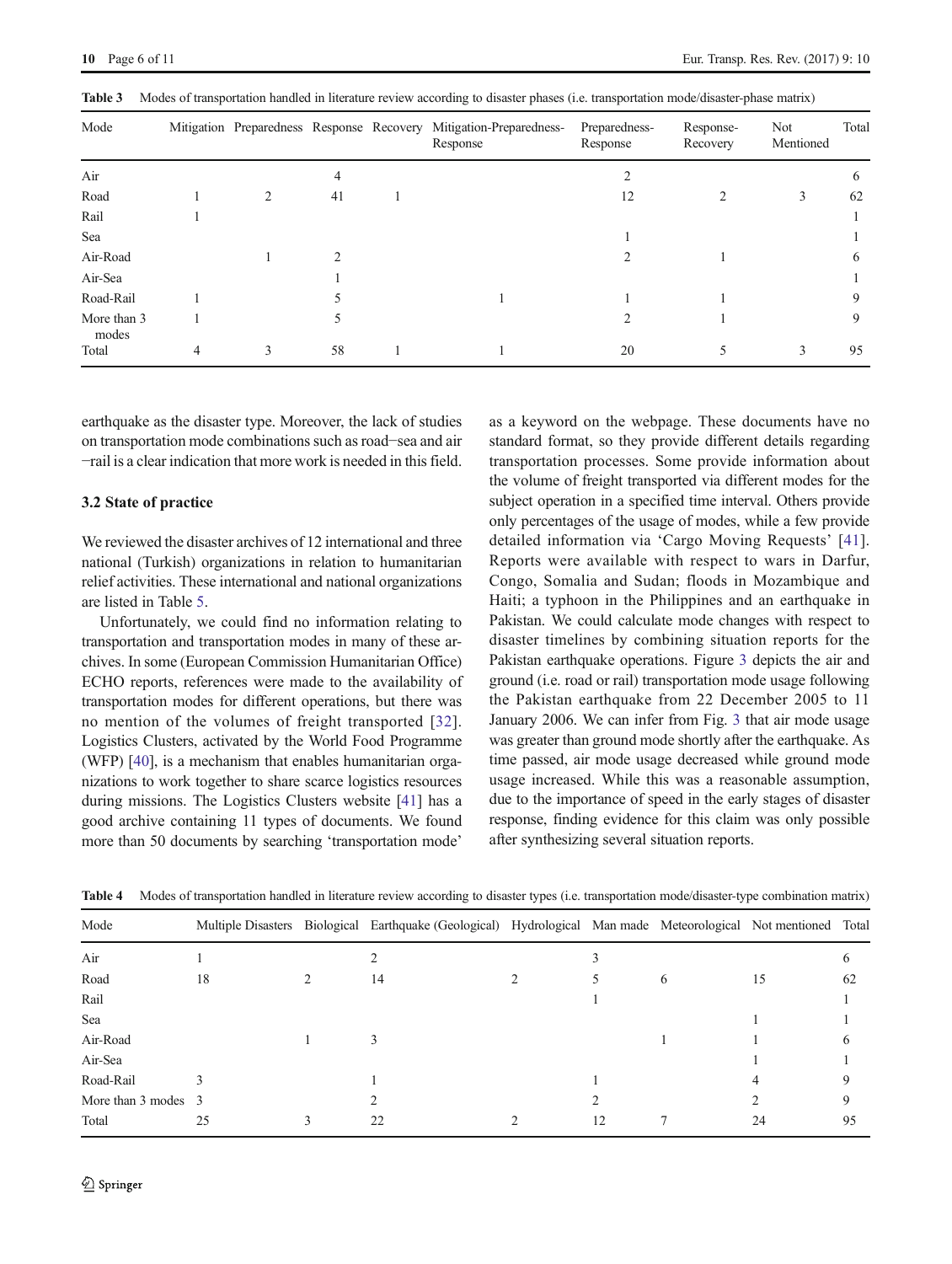<span id="page-6-0"></span>Table 5 Disaster archives reviewed in this study

| Abbreviation  | Name                                                                              |
|---------------|-----------------------------------------------------------------------------------|
| <b>EM-DAT</b> | International Disaster Database [30]                                              |
| <b>UNOPS</b>  | United Nations Office for Project Services [31]                                   |
| <b>ECHO</b>   | European Community Humanitarian Office [32]                                       |
| <b>FEMA</b>   | Federal Emergency Management Agency [33]                                          |
| <b>USAID</b>  | United States Agency for International<br>Development [34]                        |
| <b>UNICEF</b> | United Nations Children's Fund [35]                                               |
| <b>FAO</b>    | Food and Agriculture Organization of the<br>United Nations [36]                   |
| <b>IFRC</b>   | International Federation of Red Cross<br>and Red Descent Societies [37]           |
| CARE          | Cooperative for Assistance and<br>Relief Everywhere [38]                          |
| Reliefweb     | United Nations Office for the Coordination<br>of Humanitarian Affairs (OCHA) [39] |
| <b>WFP</b>    | World Food Program [40]                                                           |
| LogCluster    | Logistics Clusters [41]                                                           |
| <b>DEMP</b>   | Disaster and Emergency Management<br>Presidency [42]                              |
| Kizilay       | Turkish Red Crescent Society<br>(a member of IFRC) [43]                           |
| <b>TABB</b>   | Turkish Disaster Data Bank [44]                                                   |

By combining several logistics clusters and WFP situation reports, we confirmed the use of multimodal transportation after the typhoon in the Philippines (8 November 2013) and the flood in Haiti (12 September 2008). We can see in Fig. [4a](#page-7-0) [and b](#page-7-0) respectively that different locations and disaster types require the use of different transportation modes, thus resulting in different multimodal transportation percentages, ranging from 1.4% to 7.9%.

A country-specific example can be drawn from the Turkish disaster archives. The main governmental humanitarian organization in Turkey, the Disaster and Emergency Management Presidency (DEMP) [[42\]](#page-10-0), provides relief aid following any disaster or emergency situation. Disaster statistics provide the number of deaths and the number of injured and affected people for each region, each city and each year according to disaster type. Disaster reports are not publicly available for each disaster. Information about relief aid transportation for

the city of Van (a national mission) and Somalia (an international mission) is given in the disaster reports. For the Van earthquake, relief aid was transported by planes from closer supply points and by trains from supplier points farther away. In total, 40,000 mt of freight were transported by 19 planes and ten ships to Somalia [[42](#page-10-0)].

The largest nongovernmental humanitarian organization in Turkey, the Turkish Red Crescent Society (a member of IFRC), also provides emergency relief to beneficiaries following disasters [[43\]](#page-10-0). On their webpage, there are several reports on missions for Gaza, Iran, Kyrgyzstan, Uzbekistan, Myanmar, Bangladesh, West Africa, Syria and the Van earthquake, regarding the provision of supplies as well as costs and transportation mode. Some of these details are given in Table [6](#page-7-0).

As seen in the fourth and fifth columns of Table [6](#page-7-0), data related to cost and mode type are not available in some reports. For example, while details about the type of relief items and dispatch dates can be found in the Van earthquake reports, only the number of trailers and planes and the delivered item types are provided [\[43\]](#page-10-0). In addition, there is a 'Turkish Disaster Data Bank', which can be reached via DEMP's web page [\[44\]](#page-10-0), but unfortunately, this database does not provide any transportation details of past disasters.

# 4 Discussion

#### 4.1 Analysis of findings in literature and practice review

Based on our examination of academic and practitioner studies, we can make several observations. We found that 145 of the 369 academic articles related to humanitarian logistics addressed topics such as evacuation, relief supplies distribution, resource allocation, facility location and inventory. Very few of these 145 articles (e.g. Özdamar et al. [[17\]](#page-10-0), Abdelgawad and Abdulhai [[10\]](#page-10-0), Hu [[15\]](#page-10-0)) addressed the concept of the usage of a transportation unit and making changes



Fig. 3 Percentage of the relief supplies transported by air or ground in Pakistan earthquake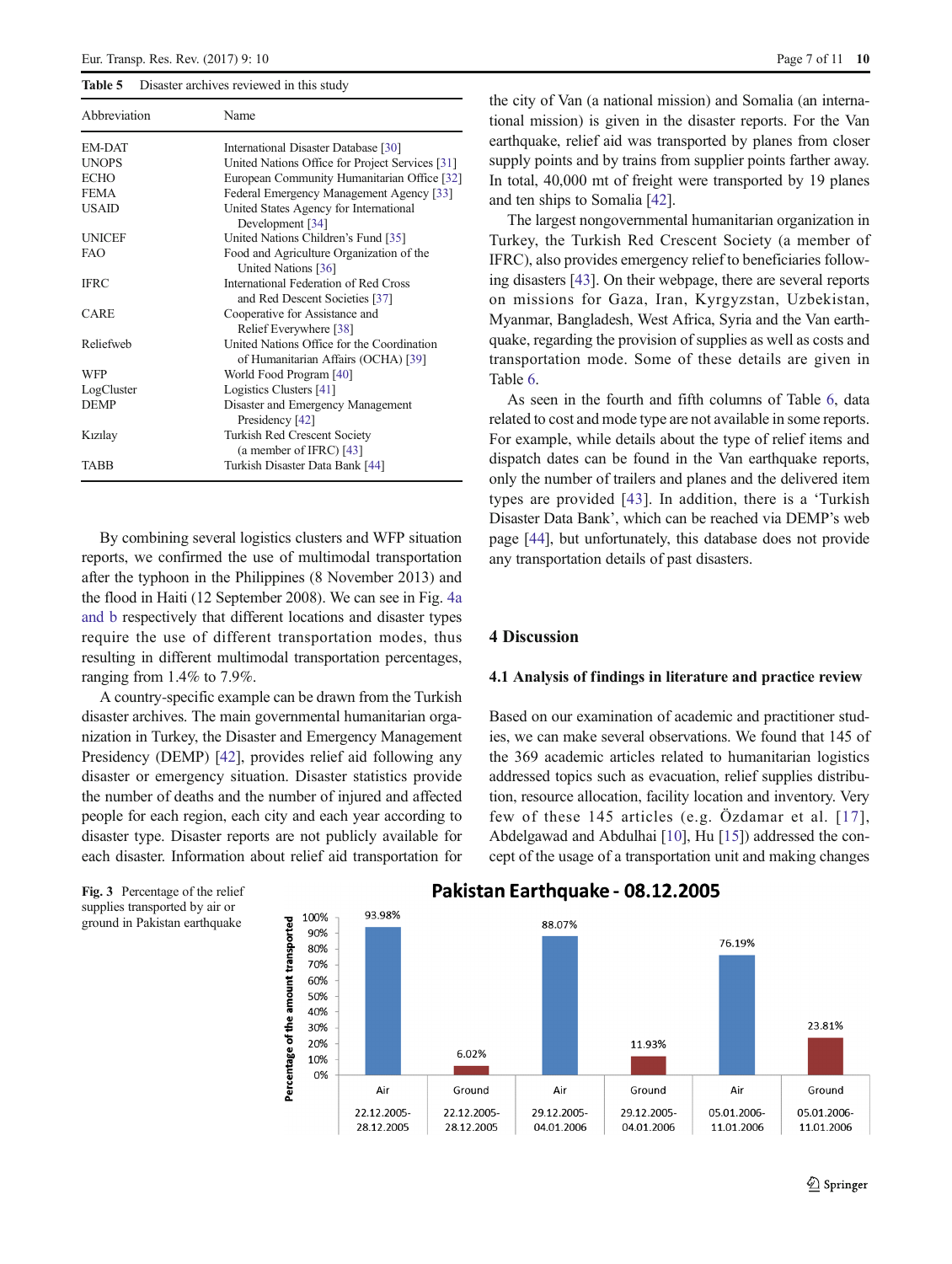<span id="page-7-0"></span>Fig. 4 Percentage of the freight (metric ton) transported by different transportation modes



**a** Haiti flood (12 September 2008)

**b** Philippines typhoon (8 November 2013)

in transportation modes. Among those mentioning the transportation modes used, 70 studies used a single transportation mode, 20 used more than one mode and six addressed the usage of all modes. This finding confirms that intermodality and the transportation unit concept is not being studied extensively in humanitarian logistics. Based on the literature review, few articles discussed the utilization of rail, sea, or air modes; most focused on road. The most studied transportation mode is road (by trucks), with air (by helicopters) coming second.

Based on the transportation mode/disaster-phase combination matrix, we know that most articles addressed the response phase, and the preparedness/response phase combination coming second. Although each phase has unique characteristics that might be suitable for different transportation modes, we were not able to deduce a correlation between a single transportation mode and different disaster phases. Road transportation seems to cover most of the disaster operations regardless of the disaster phase.

Based on the transportation mode/disaster-type combination matrix the majority of the models focus on earthquake response. The categorizations given in Table [4,](#page-5-0) regarding the number of people affected by natural disasters, was retrieved from the EM-DAT database [\[30](#page-10-0)]. Fig. [5](#page-8-0) displays the percentages of people affected between the years 1990 and 2014. Since transportation activities play an important role in all types of disasters, we might expect academic studies to reflect real-life needs. However, despite hydrological disasters seeming to have impacted more people, earthquakes and man-made disasters are the two most studied types of disasters in academic research. Although each disaster type has unique characteristics that might only be suitable for specific transportation modes, we were not able to deduce a correlation between a single transportation mode and a different disaster types. Road transportation seems to cover most of the disaster operations regardless of the disaster type.

Practitioner studies have produced reports relating to disaster types, dates and locations and the number of people

| Disaster location     | Type of disaster     | Delivered item                          | Total cost (TL) | Transportation mode |
|-----------------------|----------------------|-----------------------------------------|-----------------|---------------------|
| Gaza                  | Air strike           | 3000 food packages                      | Not available   | Sea                 |
| <b>Iran</b>           | Earthquake           | 21178 food packages                     | 69119.09        | Road                |
|                       | Earthquake           | 34 prefabricated house and 2 containers | 33035.22        | Road                |
| Kyrgyzstan-Uzbekistan | Internal conflicting | 3218 relief item packages               | 512480.65       | Not available       |
| Myanmar/Bangladesh    | Internal conflicting | 1546 relief item packages               | Not available   | Air-sea             |
| West Africa           | Poverty situation    | Not available                           | Not available   | Not available       |
| Syria                 | Political crisis     | 1400 trailer flour                      | Not available   | Not available       |
| Van                   | Earthquake           | 1127 trailers and 78 planes             | Not available   | Road-air            |

Table 6 Relief aid made by Turkish Red Crescent Society [[43\]](#page-10-0)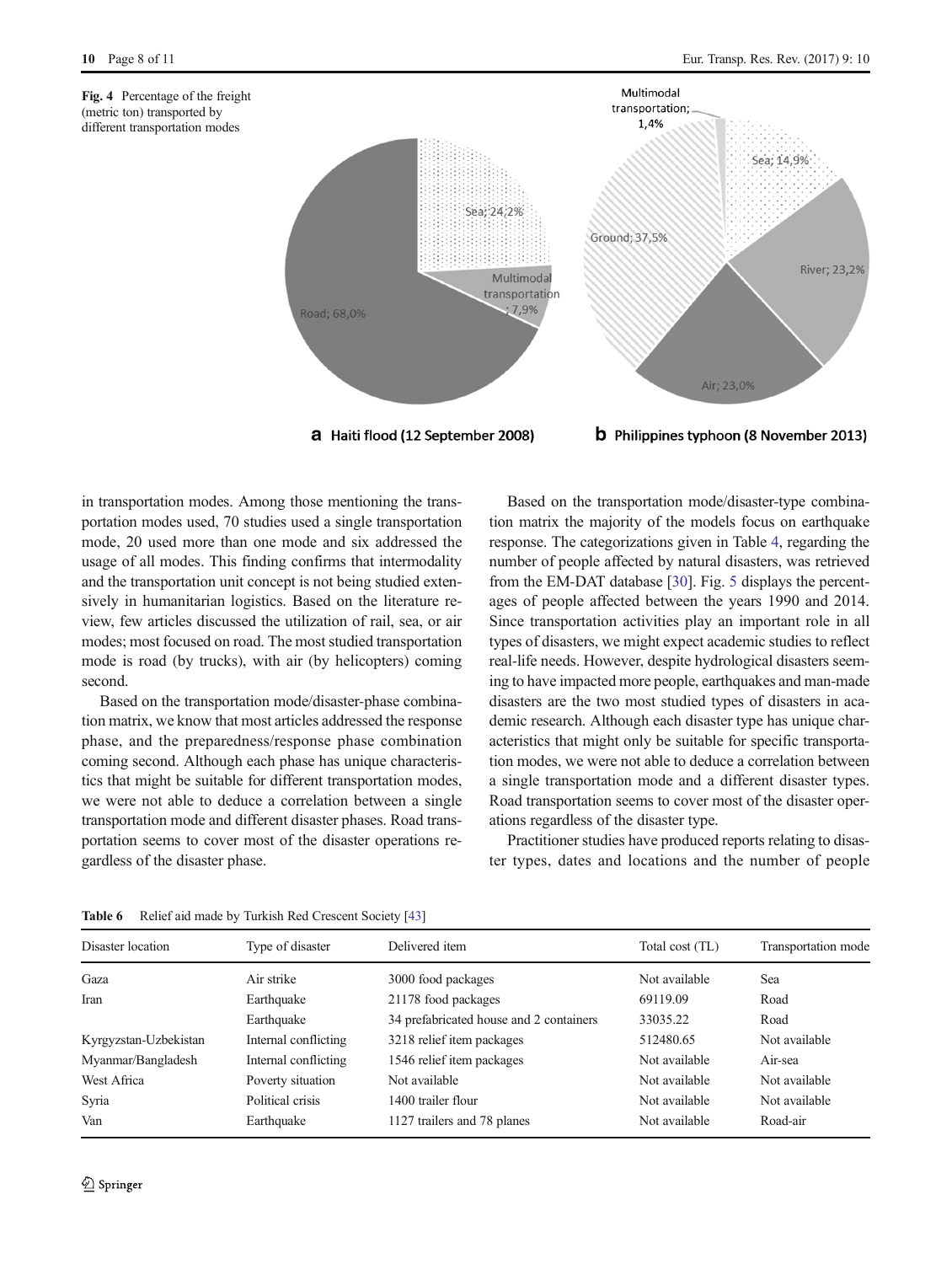# <span id="page-8-0"></span>Percentage of affected people

■ Biological ■ Earthquake ンHydrological : Meteorological



Fig. 5 Percentage of the number of affected people from natural disasters

affected, injured and killed. Rarely do they provide data about the type and quantity of relief items transported. The transportation modes utilized do not appear in most of the reports, although this subject might enlighten academic researchers on the real-world challenges and implications. International NGOs, logistics clusters and other coordinating platforms should provide operational details such as transportation modes and transported amount by each transportation mode in their mission reports.

#### 4.2 Implications for practice

Transhipment points enable mode changes of the freight being carried in a transportation unit. Various types of containers can be used as transportation units, but to qualify as intermodal transportation, they must be handled as a single unit of equipment throughout the trip. Compared to bulk transportation, containers offer several benefits, including less product packaging, higher efficiency and less damage en route. Container dimensions have been standardized over the years, and sea transport primarily utilizes containers on ships [[45\]](#page-10-0). However, there is no standardized container type designed specifically for humanitarian logistics. Nevertheless, a promising intermodal transportation unit (ITU) design was funded under EU  $7<sup>th</sup>$  Framework Programme (Tellibox [[46](#page-10-0)]) for commercial setting combined transportation (i.e. road, rail, and sea). For smaller ITUs that are suitable for all transportation modes, AKE prefixed loading units [[47](#page-10-0)] determined by International Air Transport Association (IATA) can be used.

The use of intermodal transportation is advantageous if there is more than one available transportation mode and there are associated cost benefits, i.e. if long distances are being covered in the whole transportation network. Zhang et al. [\[23\]](#page-10-0) found distance to be the most important factor in making transportation mode choices. The existence of many hubs (i.e. referred as stops in Zhang et al. [\[23](#page-10-0)]) is also important for

creating more alternatives; however, when combined with a large network, complexity also increases significantly. Intermodal transportation requires the presence of qualified employees (i.e. drayage, terminal, network, and intermodal operators (Macharis and Bontekoning [\[48](#page-10-0)])) at the hub locations and the proper synchronization of schedules for inbound and outbound transportation, which also increases complexity. For instance, dwell times at hub locations may be very high due to unexpected vehicle delays. Similarly, roads might collapse during the response phase, thus requiring an immediate change of moving vehicle routes. For this reason, the availability of each mode, the locations of vehicles and the locations of available containers must be monitored and updated frequently (Giannopoulos [\[49](#page-10-0)]). To achieve the desired advantages over multimodal or unimodal transportation, a properly working decision support system is essential for the effective management of the intermodal transportation of relief supplies.

Not all the disasters destroy the regions of the disaster area. When relief supplies are sufficient and are positioned nearby in advance of the disaster, then intermodal transportation is not necessary for nearby areas. On the other hand, Zhang et al. [\[23](#page-10-0)] point out that large organizations covering greater geographical areas are utilizing intermodal transportation more frequently. Zhang et al. [\[23\]](#page-10-0) also state that large organizations usually preposition supplies in different warehouses around the world, thus requiring long distance intermodal transportation. While fires, contagious diseases, and oil spills do not require special effort to transport relief items from afar, natural disasters usually do. Although intermodal transportation cannot be efficiently used for all disaster types, it provides a vital alternative to reach beneficiaries during most disaster responses.

# 4.3 Directions for future research

By skimming 362 academic papers, we identified only 13 multimodal studies. Later, searching related keywords led us to seven more studies published after 2009. So, while the advantages of multiple mode utilization are attracting more attention, especially since the year 2000, containerization and hub usage have not yet been studied thoroughly in humanitarian logistics. Zhang et al. [[23\]](#page-10-0) reported that, while transporting items, relief agencies benefit from a change in transportation mode 40% of the time. That the ratio of academic studies is well below this value indicates that practitioners have not received enough support from academic research in this area. Pedraza-Martinez and Van Wassenhove [\[50](#page-10-0)] provide a three-step closed loop to build trust between practitioners and academics working on humanitarian operations. Three steps are listed as (1) working with practitioners on problems, then (2) validating results with real data, and finally (3) helping practitioners to implement research results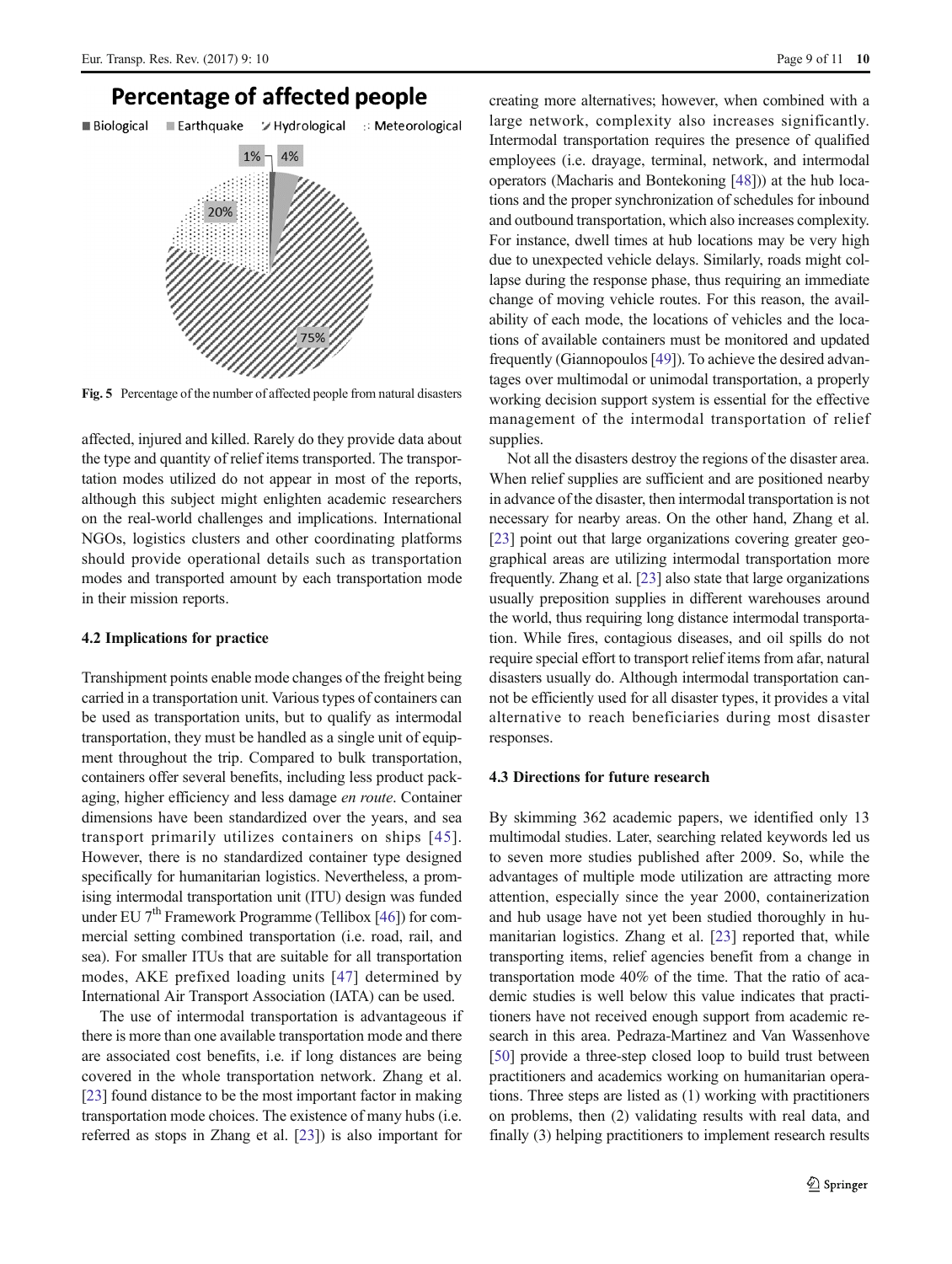<span id="page-9-0"></span>in practice. This closed loop might be useful in filling the gap between academics and practitioners for future work.

NGOs consider several factors such as cost, time, type and amount of supplies and availability of roads and routes. A decision support system and routine updates to these data might help to overcome coordination challenges in intermodal transportation. Giannopoulos [\[49\]](#page-10-0) also highlight the need for such intelligent transport systems for intermodal operations by reviewing the EU funded research. Macharis et al. [[51\]](#page-10-0) provide a good example of such decision support systems for intermodal transport on a commercial setting. Future studies might focus on developing decision support systems for intermodal transportation in humanitarian settings.

Moreover, we can conclude from a comparison of Fig. [5](#page-8-0) and Table [4](#page-5-0) that academic research does not presently reflect practitioner needs. Different disasters require different response plans in terms of road availabilities, duration and predictability. As the main purpose of all these studies is to better help beneficiaries, we can claim here that there is a need for more academic research on transportation with respect to hydrological- and meteorological-type disasters.

Different disaster types might result in blocked usage of various transportation modes. In earthquakes, ground transportation might be unavailable. The lack of research on transportation mode combinations, such as road−sea and air−rail might shed light to future work in this field. In the future, transportation mode combinations can be assessed in terms of their 'link-and-node criticalities' [\[52](#page-10-0)] for an undisrupted delivery of relief items. Some of the papers we reviewed that were related to intermodal freight transportation introduced models to facilitate mode changes under some circumstances; however, they did not address coordination challenges. Future studies should address the inherent coordination challenges of intermodal transportation.

# 5 Conclusions

In this study, we investigated the usage of intermodal freight transportation in humanitarian logistics. We reviewed the transportation modes addressed in the humanitarian logistics literature and relate these to their disaster types and phases. Studies ranging from emergency management to disaster relief distribution were considered and those more related to transportation were analysed in detail. We searched for evidence of any mode changes and transportation unit usage in the academic research literature. We can conclude that intermodality and the transportation unit concept is not being studied extensively in humanitarian logistics. In addition, we examined relief agencies' web sites and reports and recorded all information relevant to transportation. Consequently, we captured 20 academic studies and three practical examples of different mode usages in humanitarian logistics.

We noted a decreasing usage ratio in the response phase of the slower modes (e.g. sea, rail) as time has passed in one of the practitioner reports that we reviewed. Nevertheless, we were not able to find a strong relationship between a single transportation mode based on neither different disaster-types nor -phases. Road transportation seems to cover most of the disaster operations regardless of the disaster type or disaster phase. This result might stem from the fact that road transportation does not require special infrastructure investments.

Intermodal transportation can be a solution when transportation resources are scarce during the immediate aftermath of a disaster. The quantity of demand is usually high and required lead time is almost zero. Alternative transportation modes such as rail can carry relief supplies in higher amounts on a single trip as a cure for fleet size constraints of road transportation in the short term. Rail can cover the longer distance and final miles can be covered using tours with trucks on road.

We believe that international aid requires the availability of intermodal transportation more than national and local aid operations. This is true especially for large organizations such as international NGOs, UN organizations, ECHO, and USAID. These organizations preposition their relief supplies around the world at certain locations and ship these supplies from their warehouses to the disaster area when needed. These shipments are usually long distance and require intermodal transportation.

Recordkeeping by humanitarian logisticians is a challenge yet to be overcome. Most agencies do not share the volume of goods transported, and even if they do, mode changes are not explicitly mentioned. On the other hand, there is increasing attention to this area in academic research. As multimodality has been the subject of increasing research attention in recent years and transportation unit usage has been considered in a few recent studies, we anticipate that intermodal transportation will garner greater research attention and increased utilization in coming years. We hope this study will serve as a basis for promoting future research on intermodal freight transportation in humanitarian logistics.

Acknowledgements This work was partially supported by The Scientific and Technological Research Council of Turkey (TUBITAK) under Grant 113M493.

Open Access This article is distributed under the terms of the Creative Commons Attribution 4.0 International License (http:// creativecommons.org/licenses/by/4.0/), which permits unrestricted use, distribution, and reproduction in any medium, provided you give appropriate credit to the original author(s) and the source, provide a link to the Creative Commons license, and indicate if changes were made.

# References

- 1. Altay N, Green WG III (2006) OR/MS research in disaster operations management. Eur J Oper Res 175(1):475–493
- 2. Van Wassenhove LN (2006) Humanitarian aid logistics: supply chain management in high gear. J Oper Res Soc 57(5):475–489